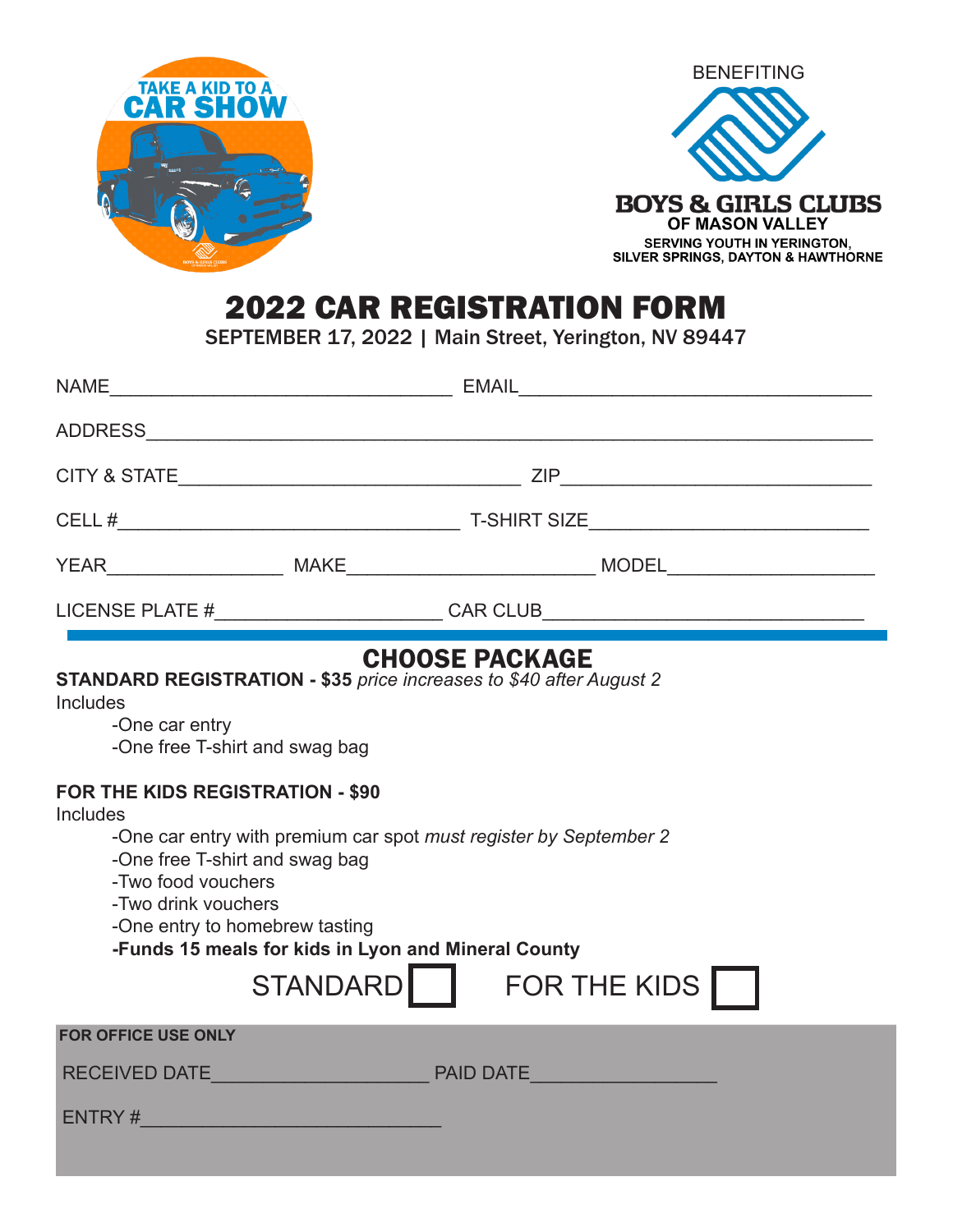

## PAYMENT OPTIONS CASH CHECK CREDIT CARD

Credit card payments can be made online by visiting bgcmasonvalley.org/car-show or by calling 775-463-2334.

Make checks payable to Boys & Girls Clubs of Mason Valley and mail to 124 N. Main Street Yerington, NV 89447 CONTACT: 775-463-2334 | nbeaton@bgcmasonvalley.org \*non-refundable rain or shine event

All registered vehicles must carry automotive liability coverage with minimum limits of \$15,000/\$30,000 bodily injury and \$10,000 property damage. The Undersigned acknowledges and understands that no insurance is available for coverage of the Undersigned unless otherwise provided by private insurance or obtained by the Undersigned.

*Entry and Advertising Release:* In consideration of this entry, car owner and spouse/guest agree to permit Boys & Girls Clubs of Mason Valley (hereby known as BGCMV) the use of their names and pictures, and pictures of their cars for publicity, advertising, and commercial purposes (including newspapers, magazines, website, radio and television) before, during and after the event and do hereby relinquish any rights whatsoever to any photos taken in connection with the Event and give permission to publish, sell or otherwise dispose of said photographs to BGCMV All publicity and advertising rights reserved by BGCMV

*Operation:* Event management reserves the right to restrict entrants to acceptable behavior during any and all activities of BGCMV. Open headers, unnecessary tire spin, or any other reason an entrant or his/her vehicle, their appearance or conduct are deemed objectionable by event management, entrants and his/her vehicle will be subject to eviction from the event. This includes persons, things, conduct, printed matter or an act or item of poor character, which the management considers objectionable to the event's well-being. In the case of eviction or restriction, BGCMV is not liable for refunding entry fees except at its own discretion.

*Liability:* In consideration of acceptance the right to participate, entrance, participants and spectators, by execution of this entry form release and discharge BGCMV and the sponsors of the festival, the City of Yerington, the State of Nevada, Lyon County and their officers, directors, trustees, employees, agents, representatives, volunteers, and servant and anyone else connected with the management or presentation of the BGCMV event of and from and all known or unknown damages, injuries, losses, judgments, and/or claims, from any cause whatsoever that may be suffered by entrant to his occasioned or resulting from the conduct of entrants or any participants assisting or cooperating with entrants and under the direction and control of entrants. Entrants agree that participation in any contests, games or activities may be limited. Registered participants must be 18 years of age or older or have a parent or guardian present have read this form and agree to all conditions of the BGCMV application and the rules governing the event as set forth on this form and agree to observe all rules and direction of Event management

SIGNATURE THE DATE OF THE SERVICE IS A REPORT OF THE SERVICE OF THE SERVICE OF THE SERVICE OF THE SERVICE OF T